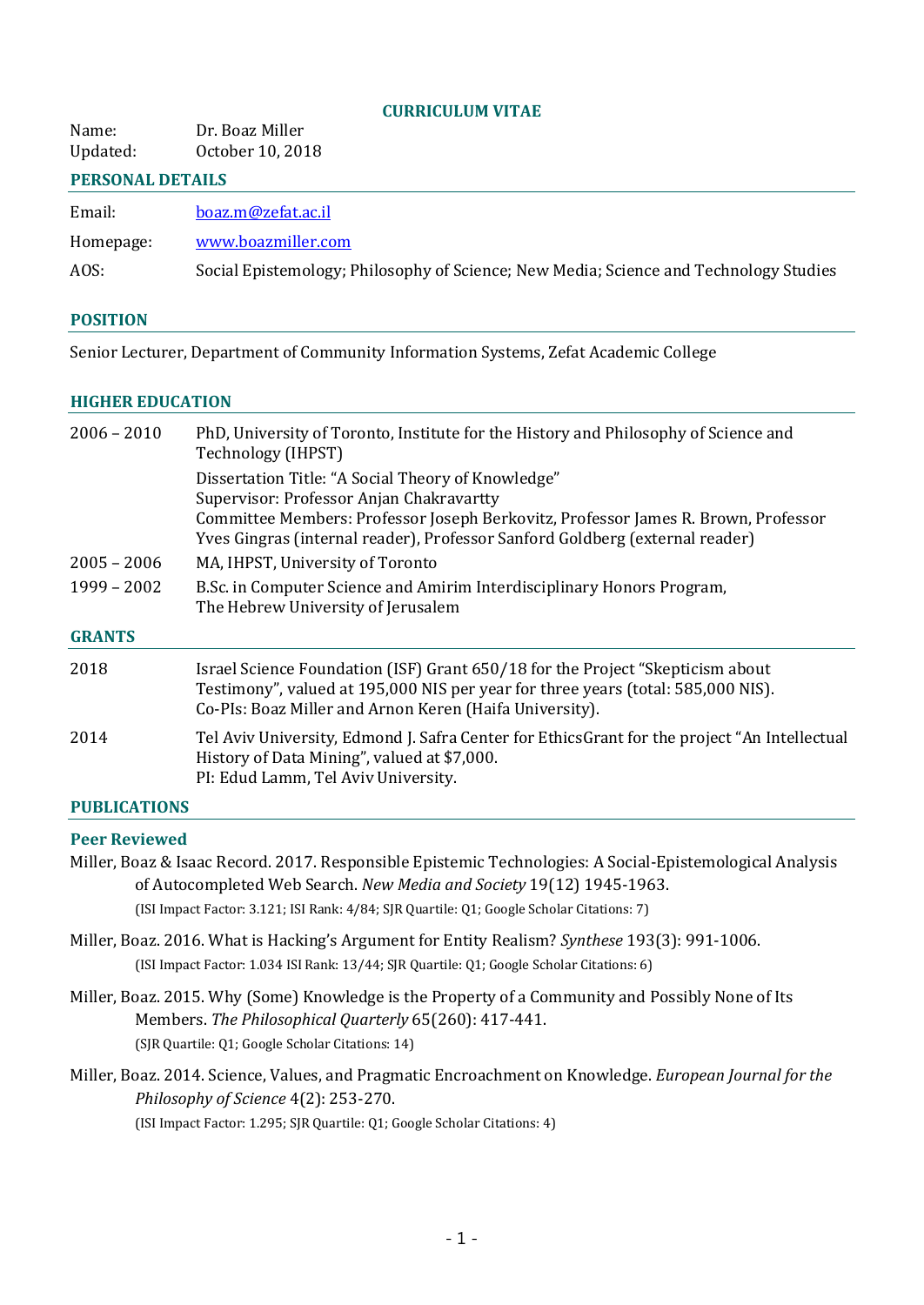- Miller, Boaz. 2014. Catching the WAVE: The Weight-Adjusting Account of Values and Evidence. *Studies in History and Philosophy of Science* 47: 69-80. (ISI Impact Factor: 0.784; ISI Rank: 22/47; SJR Quartile: Q1; Google Scholar Citations: 3)
- Miller, Boaz. 2013. When Is Consensus Knowledge Based? Distinguishing Shared Knowledge from Mere Agreement. *Synthese* 190(7): 1293-1316. (ISI Impact Factor: 1.034 ISI Rank: 13/44; SJR Quartile: Q1; Google Scholar Citations: 44)
- Miller, Boaz & Isaac Record. 2013. Justified Belief in a Digital Age: On the Epistemic Implications of Secret Internet Technologies. *Episteme* 10(2): 101-118. (SJR Quartile: Q1; Google Scholar Citations: 37)
- Miller, Boaz. 2016. Scientific Consensus and Expert Testimony in Courts: Lessons from the Bendectin Litigation. *Foundations of Science* 21(1): 15-33. (Impact Factor: 0.661; SJR Quartile: Q2; Google Scholar Citations: 8)
- Miller, Boaz. 2012. The Rationality Principle Idealized. *Social Epistemology* 26(1): 3-30. (ISI Impact Factor: 0.316; ISI Rank: 34/44; SJR Quartile: Q1; Google Scholar Citations: 1)
- Miller, Boaz. 2009. What Does It Mean that PRIMES is in P? Popularization and Distortion Revisited. *Social Studies of Science* 39(2): 257-288.

(ISI Impact Factor: 2.464; ISI Rank: 2/44; SJR Quartile: Q1; Google Scholar Citations: 8)

# **Book Chapters**

- Miller, Boaz. 2018. Social Epistemology of Consensus and Dissent. Forthcoming in *The Routledge Companion to Social Epistemology*, edited by David Henderson, Peter Graham, Miranda Fricker, and Nikolaj Pedersen.
- Record, Isaac & Boaz Miller. 2018. Taking iPhone Seriously: Epistemic Technologies and the Extended Mind. In *Extended Epistemology,* edited by Duncan Pritchard, Andy Clark, Jesper Kallestrup, Orestis Palermos & J. Adam Carter, 105-226. Oxford: Oxford University Press.
- Miller, Boaz. 2015. 'Trust Me I'm a Public Intellectual': Margaret Atwood's and David Suzuki's Social Epistemologies of Climate Science. In *Speaking Power to Truth: Digital Discourse and the Public Intellectual*, edited by Michael Keren & Richard Hawkins, 113-128. Athabasca, AB: Athabasca University Press.

# **Reviews and Other Publications**

- Miller, Boaz. 2017. Book Review: Essays in Collective Epistemology, edited by Jennifer Lackey (Oxford: Oxford UP). *Australasian Journal of Philosophy* 95(2): 402-405.
- Miller, Boaz. 2011. Book Review: McIntyre, Lee. Dark Ages: The Case for a Science of Human Behavior (Cambridge, MA: MIT, 2006). *Spontaneous Generations* 5(1): 85-87.
- Miller, Boaz. 2007. Editor's Introduction: Scientific Expertise: Epistemological Worries, Political Dilemmas. *Spontaneous Generations* 1: 13-16.
- Miller, Boaz. 2007. Workshop Review: What Trust in Science? Review of the Trust in Science Workshop. *Spontaneous Generations* 1: 132-135.
- Miller, Boaz. 2005. Thomas Kuhn and the Rationality of Science. *Galileo* 88: 34-41 [Hebrew].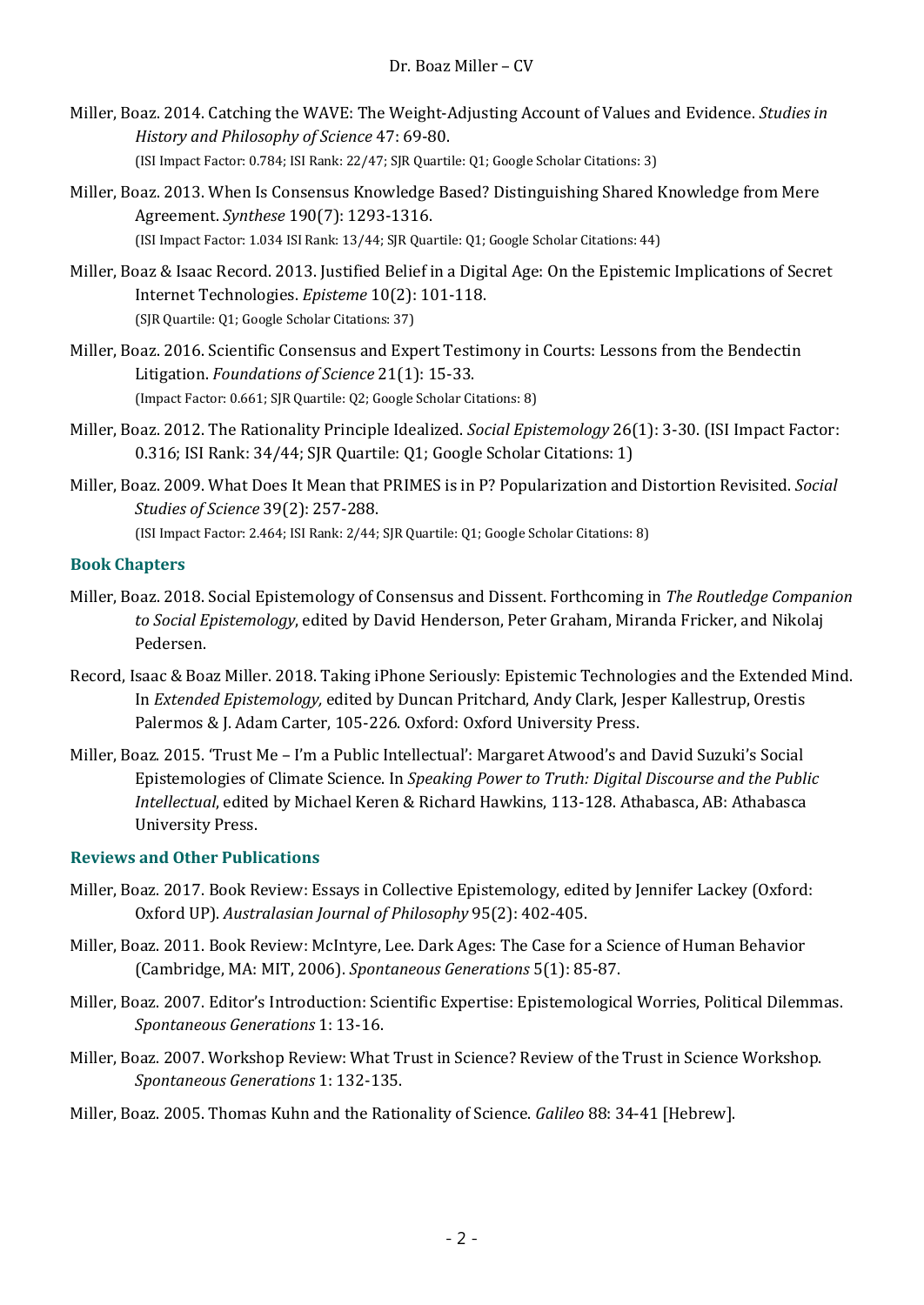## **ACADEMIC RESEARCH POSITIONS**

|               | <u>ichdemic Resemicht i ost Hons</u>                                                                                                                                                                                                                                             |
|---------------|----------------------------------------------------------------------------------------------------------------------------------------------------------------------------------------------------------------------------------------------------------------------------------|
| $2014 - 2015$ | Postdoctoral Fellow, The Sidney M. Edelstein Center for the History and Philosophy of<br>Science, Technology, and Medicine, The Hebrew University of Jerusalem                                                                                                                   |
| $2013 - 2014$ | Dan David Postdoctoral Fellow, Department of Philosophy and the Cohn Institute for<br>History and Philosophy of Science and Ideas, Tel Aviv University<br>Advisor: Prof. Ruth Weintraub                                                                                          |
| $2012 - 2013$ | Postdoctoral Fellow, The Edmond J. Safra Center for Ethics, Tel Aviv University<br>Advisor: Prof. Ruth Weintraub                                                                                                                                                                 |
| $2011 - 2012$ | Azrieli Postdoctoral Fellow, Department of Philosophy, University of Haifa<br>Advisor: Dr. Arnon Keren (two-year position)                                                                                                                                                       |
|               | <b>ACADEMIC TEACHING POSITIONS</b>                                                                                                                                                                                                                                               |
| $2017 -$      | Faculty Member, Zefat Academic College, The Department of Community Information<br>Systems                                                                                                                                                                                       |
| $2016 - 2017$ | Adjunct Professor, IDC Herzliya, The Sammy Ofer School of Communications (Philosophy<br>of New Technology Design)                                                                                                                                                                |
| $2015 - 2017$ | Teaching Fellow, Weizmann Institute of Science (Philosophy of Science)                                                                                                                                                                                                           |
| $2015 - 2017$ | Teaching Fellow, Ben Gurion University, Department of Communication Studies (History<br>of the Media; Knowledge in Digital Networks)                                                                                                                                             |
| $2014 - 2017$ | Teaching Fellow, Tel Aviv University, Executive MA Program in Philosophy, Information,<br>and Digital culture (Cyber Age: Society, Technology, and Networked Knowledge)                                                                                                          |
| $2012 - 2017$ | Teaching Fellow, Bar Ilan University, Science, Technology and Society Program<br>(Philosophy of Science; Internet, Knowledge, and Society; Science, Policy and Values;<br>Knowledge. Society, Material Culture; Graduate Research Seminar; Philosophy of the<br>Social Sciences) |
| $2013 - 2017$ | Teaching Fellow, Tel Aviv University, International B.A. in Liberal Arts (Don't Be Fooled:<br>Testimonies and Falsities on the Web; Philosophy of Science)                                                                                                                       |
| $2012 - 2016$ | Teaching Fellow, Tel Aviv University, Interdisciplinary Program in Humanities for (Don't<br>Be Fooled: Testimonies and Falsities on the Web)                                                                                                                                     |
| $2009 - 2012$ | Teaching Fellow, The Hebrew University, Department of History (From Copernicus to                                                                                                                                                                                                |
|               |                                                                                                                                                                                                                                                                                  |

- Darwin; The Darwinian Revolution) 2010 Teaching Fellow, Ben Gurion University, Department of Philosophy (Social Epistemology) 2008 Instructor, University of Toronto, IHPST (Philosophy of Science)
- 2006-2009 Teaching Assistant, University of Toronto, IHPST (Scientific Revolutions II; History of Science for Engineering Students; Philosophy of Science)

# **AWARDS**

# **Fellowships**

| $2014 - 2015$ | The Hebrew University of Jerusalem, The Sidney M. Edelstein Center for the History and<br>Philosophy of Science, Technology, postdoctoral fellowship, valued at \$15,000 |
|---------------|--------------------------------------------------------------------------------------------------------------------------------------------------------------------------|
| $2013 - 2014$ | Tel Aviv University, The Cohn Institute for the History and Philosophy of Science and<br>Ideas, postdoctoral top-up fellowship, valued at \$3,000                        |
| $2013 - 2014$ | Tel Aviv University, Dan David Postdoctoral Fellowship, valued at \$15,000                                                                                               |
| $2012 - 2013$ | Tel Aviv University, Edmond J. Safra Center for Ethics Postdoctoral Fellowship, valued at<br>\$25,000                                                                    |
| $2012 - 2013$ | Tel Aviv University Matching Postdoctoral Fellowship, valued at \$7,500                                                                                                  |
| $2011 - 2012$ | Azrieli Postdoctoral Fellowship, valued at \$35,000 (CAD) per year, \$70,000 total.                                                                                      |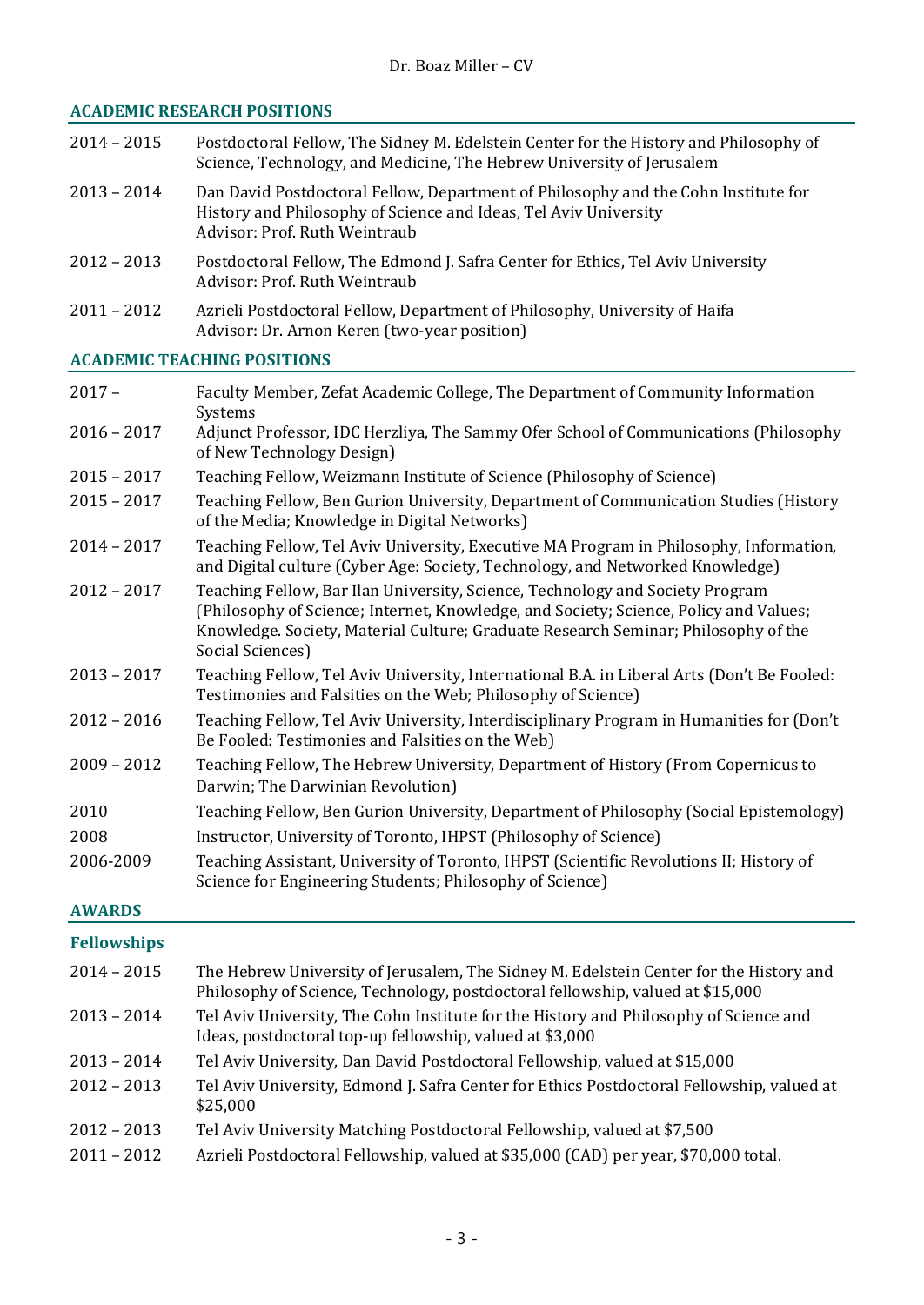2005 – 2010 University of Toronto Fellowship Full coverage of tuition and living expenses for the M.A. and PhD valued at about \$30,000 (CAD) per year, \$150,000 total. 1999-2002 The Hebrew University of Jerusalem Full stipend as an undergraduate student for three successive years for attending Amirim Interdisciplinary Honors Program.

## **OTHER ACTIVITIES**

### **Reviewer**

New Media and Society, British Journal for the Philosophy of Science, Social Studies of Science, Synthese, Erkenntnis, Australian Journal of Philosophy, Philosophy of Science, Episteme, Studies in History and Philosophy of Science, European Journal for Philosophy of Science, Perspectives on Science, Theoria, Kennedy Institute of Ethics Journal, Oxford Bibliographies Online, Journal of Social Ontology, Mishpatim: The Hebrew University Law Review, Ergo

### **Research Assistant at University of Toronto**

| 2009                                                                                                          | Research Assistant to Professor James R. Brown on the history of smallpox vaccinations                                                                                                               |  |
|---------------------------------------------------------------------------------------------------------------|------------------------------------------------------------------------------------------------------------------------------------------------------------------------------------------------------|--|
| $2009 - 2010$                                                                                                 | Research Assistant to Professor Mark Solovey on Cold War science                                                                                                                                     |  |
| $2009 - 2010$                                                                                                 | Research Assistant to Professor Marga Vicedo on the history of the maternal instinct                                                                                                                 |  |
| <b>Additional Academic Activities</b>                                                                         |                                                                                                                                                                                                      |  |
| $2006 - 2008$                                                                                                 | Chief Editor, Spontaneous Generations: A Journal for the History and Philosophy of<br>Science (an online yearly academic peer-reviewed journal)<br>http://spontaneousgenerations.library.utoronto.ca |  |
| $2008$ – current                                                                                              | Advisory Board Member, Spontaneous Generations: A Journal for the History and<br>Philosophy of Science                                                                                               |  |
| 2009                                                                                                          | Conference Coordinator, HAPSAT Fifth Graduate Student Conference: Evidence in Context,<br><b>IHPST, University of Toronto</b>                                                                        |  |
| 2013                                                                                                          | Organizing Committee Member, Israel Society for History and Philosophy of Science 14th<br><b>Annual Conference</b>                                                                                   |  |
| <b>MEMBERSHIP IN PROFESSIONAL ASSOCIATIONS (PAST AND PRESENT)</b>                                             |                                                                                                                                                                                                      |  |
| Society for Social Studies of Science (AS) Philosophy of Science Association (PSA) Jernal Society for History |                                                                                                                                                                                                      |  |

Society for Social Studies of Science (4S), Philosophy of Science Association (PSA), Israel Society for History and Philosophy of Science (ISHPS), American Philosophical Association (APA), Canadian Philosophical Association (CPA), Canadian Society for Epistemology (CSE), The New Israeli Philosophical Association (IPA)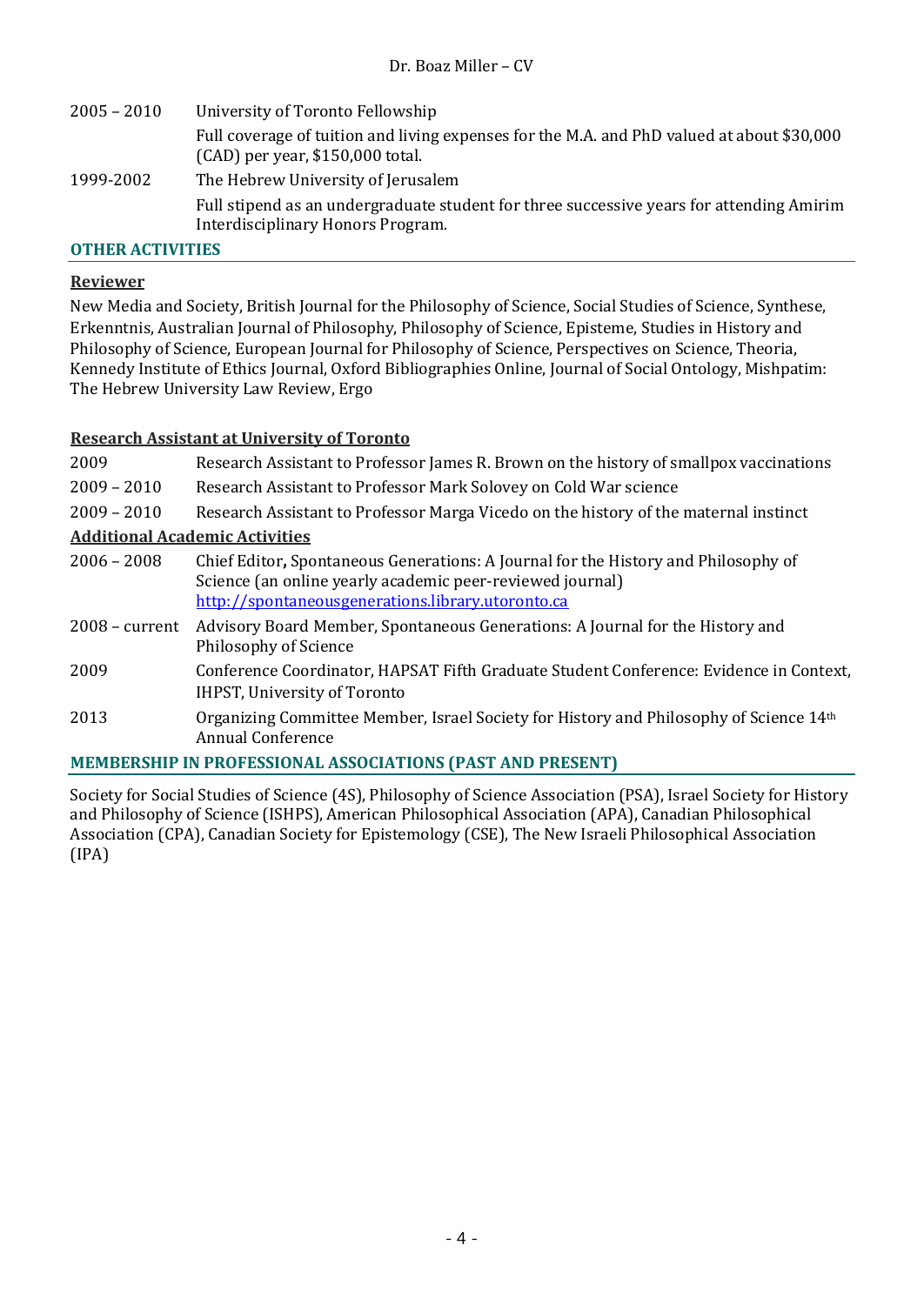## **PRESENTATIONS (SELECTED)**

- "Knowledge: Individually Responsible, Collectively Justified" Philosophy of Science Association (PSA) 2018 Meeting, Seattle (November 2018).
- "Wittgenstein and the Machine", Israel Society for History and Philosophy of Science Annual Conference, [Van](http://www.mada.org.il/en/) Leer Institute, Jerusalem (May 2018).
- "Epistemic Equality: Distributive Epistemic Justice in the Context of Justification" (with Meital Pinto) Philosophy of Science Association (PSA) 2016 Meeting, Atlanta (November 2016).
- "An Epistemic Defence of Moderate Wishful Thinking" Erasmus Institute for Philosophy and Economics Research Seminar (Invited Speaker), Erasmus University Rotterdam (October 2015).
- "Autocomplete: Responsible Information Providing on the Internet" The Edelstein Center for History and Philosophy of Science, Technology and Medicine Colloquium, The Hebrew University of Jerusalem (January, 2015).
- "Knowledge from Instruments" Research Seminar, The Cohn Institute for the History and Philosophy of Science and Ideas, Tel Aviv University (February, 2014).
- "What is Hacking's Argument for Entity Realism Anyway?" Israel Society for History and Philosophy of Science 14th Annual Conference, Bloomfield Science Museum, Jerusalem (December 2013).
- "Protest, Expertise, and Epistemic Equality" The Biannual Workshop in Science, Technology, and Society in Israel: Expertise and Democracy – A Crisis of Legitimization and Social Protest, Sde Boker, Israel (March 2013).
- "Defending Pragmatic Encroachment on Knowledge: A Deontological Argument from Motivated Reasoning and the Limits of Inquiry" Philosophy of Science Association (PSA) 2012 Meeting, San Diego, (November 2012)
- "Group Knowledge and the Wisdom of Crowds" European Network for the Philosophy of the Social Sciences (ENPOSS) 2012 Conference, University of Copenhagen, Denmark (September 2012).
- "Justified Belief in a Digital Age: On the Epistemic implications of Secret Internet Technologies" (with Isaac Record) Episteme 2012 Conference: Epistemological Problems of Privacy and Secrecy, Delft University of Technology, the Netherlands (June 2012).
- "'Trust Me I'm a Public Intellectual': Margaret Atwood's and David Suzuki's Social Epistemologies of Climate Science" SSRC Workshop on the Transformation of Public Intellectuals and Canadian Democracy (Invited Speaker), Department of Communication and Culture, The University of Calgary (October 2011).
- "Can We Trust Wikipedia?" Israel Society for History and Philosophy of Science 11th Annual Conference, [Bloomfield Science Museum,](http://www.mada.org.il/en/) Jerusalem (March 2011).
- "A Science of Breastfeeding or an Ideology of Good Motherhood?" Faculty Seminar, [The Program in](http://www-e.openu.ac.il/master/03-biol.html)  [Biological Thought](http://www-e.openu.ac.il/master/03-biol.html) (Invited Speaker), [The Open University of Israel,](http://www-e.openu.ac.il/) Raanana (February 2011). Video available a[t www.youtube.com/watch?v=eD8oIT0PcFE](http://www.youtube.com/watch?v=eD8oIT0PcFE)
- "Epistemic Communalism Defended" Episteme 2010 Conference [Cognitive Ecology: The Role of the](http://www.philosophy.ed.ac.uk/events/EpistemeConf2010.html)  [Concept of Knowledge in our Social Cognitive Ecology,](http://www.philosophy.ed.ac.uk/events/EpistemeConf2010.html) [School of Philosophy,](http://www.philosophy.ed.ac.uk/) [The University of](http://www.ed.ac.uk/)  [Edinburgh](http://www.ed.ac.uk/) (June 2010).
- "When Is Deference to Consensus Justified? Responsible Belief in the Face of Agreement[" Responsible Belief](http://www.knowledgebeliefnormativity.org/index.html)  [in the Face of Disagreement: International Conference,](http://www.knowledgebeliefnormativity.org/index.html) [VU University,](http://www.vu.nl/en/index.asp) Amsterdam (August, 2009).
- "The Social Epistemology of the Bendectin Trials: Toward a Bottom-Up Theory of Scientific Knowledge" [Reclaiming the World: The Future of](http://research.fis.utoronto.ca/objectivity) Objectivity, University of Toronto (May, 2008).
- "Popper, Models and the Rationality Principle" Canadian [Society for History and Philosophy of Science](http://www.yorku.ca/cshps1/)  [\(CSHPS\)](http://www.yorku.ca/cshps1/) Annual Meeting 2008[, University of British Columbia](http://www.ubc.ca/) (June, 2008).